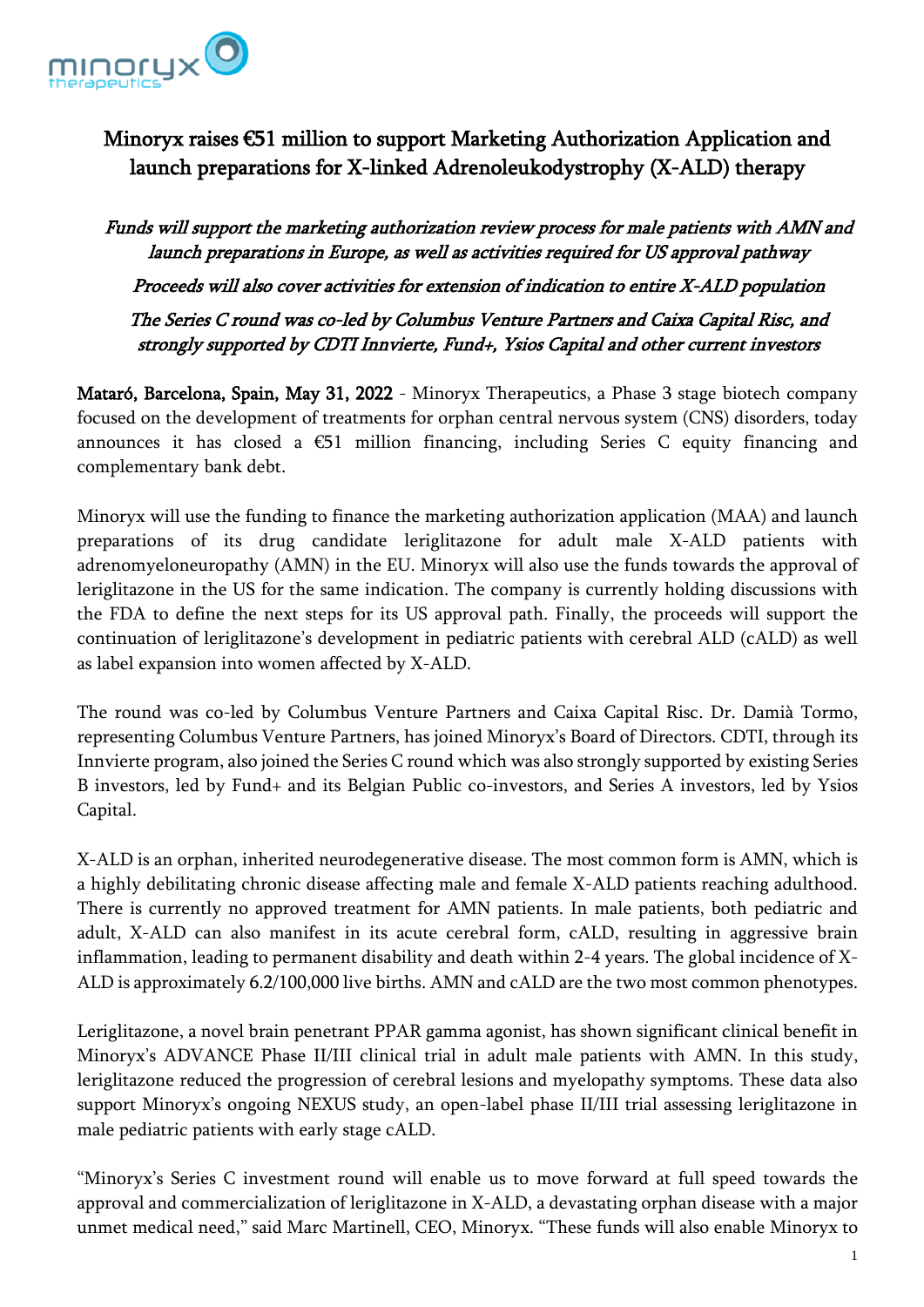

proceed towards US approval based on FDA guidance and investigate the benefits of leriglitazone in further X-ALD patient populations."

"We are impressed by the clinical data showing the potential of leriglitazone to treat both AMN and cALD," said Damià Tormo, Managing Director and Co-Founder of Columbus Venture Partners. "We are eager to support the development of what could be the first approved treatment for the most prevalent form of X-ALD."

"We believe leriglitazone could dramatically impact the outcomes for patients and their families that are suffering from such a devastating disease," said Pablo Cironi, director of Life Science Investment Funds at Caixa Capital Risc. "We are happy to continue to support Minoryx's team throughout its development process and commercialization efforts."

Leriglitazone has been granted orphan drug status from the FDA and the EMA and fast track and rare pediatric disease designation from the FDA for the treatment of X-ALD.

## About Minoryx

Minoryx is a clinical stage biotech company focusing on the development of novel therapies for orphan CNS diseases with high unmet medical needs. The company's lead program, leriglitazone (MIN-102), a novel, brain penetrant and selective PPARγ agonist, is being developed in X-linked Adrenoleukodystrophy (X-ALD) and other CNS diseases such as Friedreich's ataxia. The company is backed by a syndicate of experienced investors, which includes Columbus Venture Partners, CDTI Innvierte, Caixa Capital Risc, Fund+, Ysios Capital, Roche Venture Fund, Kurma Partners, Chiesi Ventures, S.R.I.W, Idinvest Partners / Eurazeo, SFPI-FPIM, HealthEquity and Sambrinvest, and has support from a network of other organizations. Minoryx was founded in 2011, is headquartered in Spain with Belgian facilities and has so far raised more than €110 million. www.minoryx.com

## About X-ALD

X-ALD (X-linked adrenoleukodystrophy) is an orphan neurodegenerative disease. The global incidence of X-ALD is approximately 6.2/100,000 live births and AMN and cALD are the two most common phenotypes. AMN affects all patients reaching adulthood and is characterized by progressive spastic paraparesis, sensory dysfunction and incontinence. This form progresses chronically with onset of symptoms typically in adulthood, affecting both men and women and has poor prognosis. cALD typically affects boys with an age of onset between 4-8 years, but recent literature indicates that up to 60% of adult AMN patients will also develop cALD. Untreated cALD patients progress quickly with severe neurological impairment, often leading to permanent disability and death within 2-4 years. There is currently no approved treatment available for AMN. The only available treatments for cALD are based on hematopoietic stem cell transplantation (HSCT). However, HSCT is an aggressive procedure, it cannot be used in AMN patients with advanced myelopathy and in pediatric patients there is no evidence that it prevents them from progressing to AMN later in their lives.

## Contact Information:

Image Box Communications Neil Hunter / Michelle Boxall Tel +44 (0)20 8943 4685